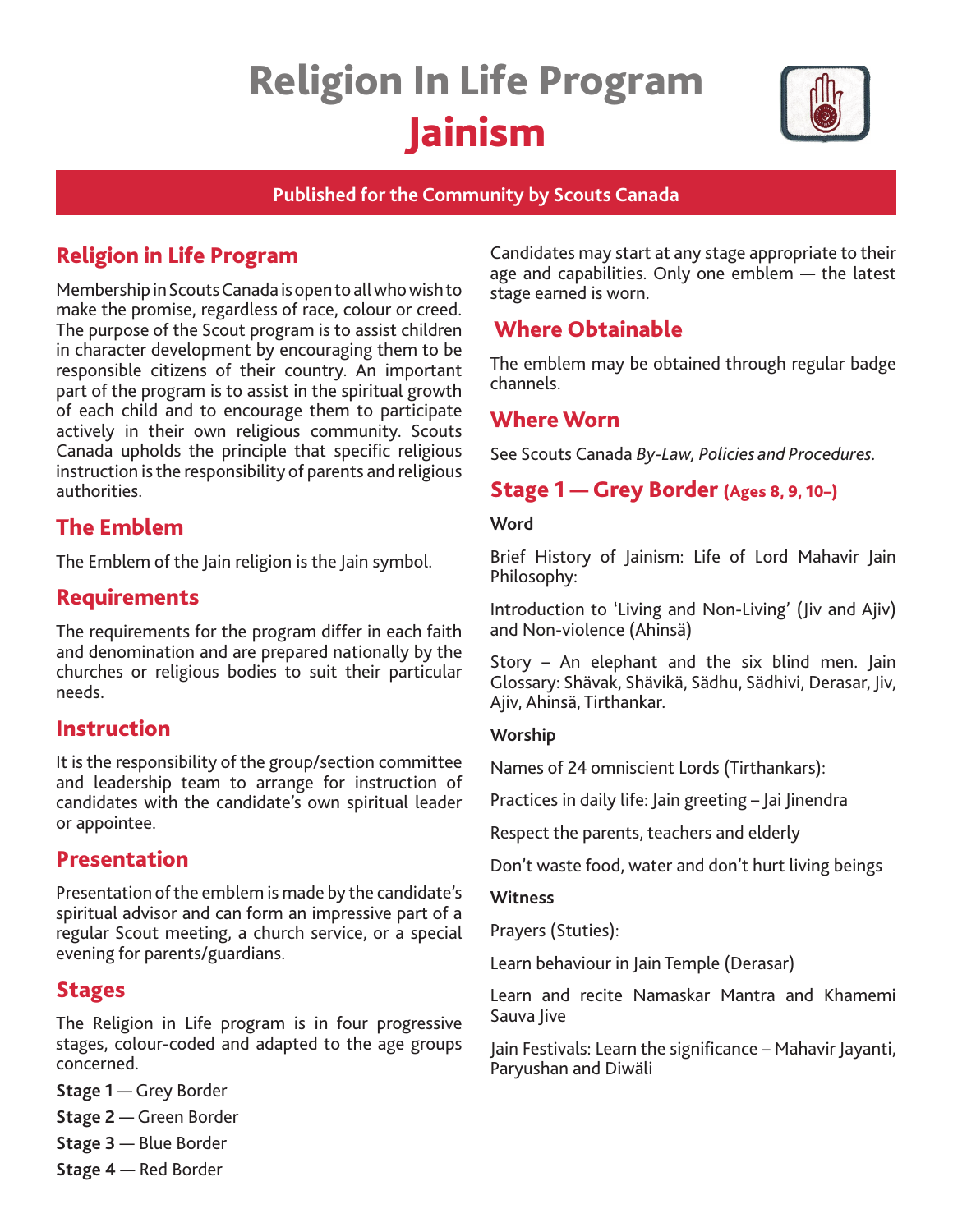# Stage 2 — Green Border (Ages 11, 12, 13, 14–)

#### **Word**

History of Jainism: Lives of Tirthankars – Mahavir, Adinath, Parshvanath and Ganadhar Gautama

Jain Philosophy: Significatnce of Jain Symbols: Ashtamangal and others

Four types of defilement (kashäy): anger, greed, ego deceit

The story of four daughters in law (four types of spiritual aspirants)

Five vows (anurats) of householders

Jain Glossary: Ätmä, Anekäntväd, Ahinsä, Aparigrah, Karma, Poojä, Pranäm, Vrat, Dhyän

#### **Worship**

Recite Hymns (Ärati and Mangal Deevo) from book

Practices in Daily Life: Vegetarian diet, exercise and stay healthy

Contribute charity (cash) and volunteer (kind)

Meditate after waking-up and before going to bed

**Witness**

Prayers (Stuties):

Chattäri mangalam, Darshanam dev devasya, Shivamastu sarvajagatah

Learn Temple Rituals: Nissihi, Pradakshinä, Pranäm

Watch ceremonial rituals (Poojä) in a temple

## Stage 3 – Blue Border (Ages: 14, 15, 16, 17 - )

#### **Word**

History of Jainism: Biographies of the Ächäyas: Kundkund; Haribhadrasuri, Hemchandra and Shimad Rajchandra

Jain Philosophy: Names and meanings of Nav Tattva (Nine Fundamentals) and Anekäntväd

Introduction to theory of particles of matter (karma)

Three Jewels: Right perception, Knowledge and Conduct

Jain Glossary: Sansär, Moksha, Karma, Dravya, Jiv, Ajiv, Pudgal, Dharma, Äkash, Käl

#### **Worship**

Prayers (Stuties): Learn and Recite Arhanto bhangavanta indramahtah

Know the meanings of Sutras from Samayik Jain Temple (Derasar) Rituals:

Learn and Practice the significance of Ashta- Prakäri Poojä

#### **Witness**

Jain Festivals: Learn the significance of Jnän Panchami; Oli and Varsi-tap

Daily Practices: Promote Vegetarianism, Yoga and Meditation

Practice Recycling and Environment Protection

## Stage 4 – Red Border (Ages above 17 years)

#### **Word**

History of Jainism:Jain sects in India and its significances.

Learn the importance of pilgrimages in a few different places

Jain Philosophy: Understand Karma

Philosophy

Fourteen Stages of Spiritual Elevation (Gunasthänaks)

Meditations – different types – Preksha Dhyän

**Worship**

Prayers (Stuties):

Understand the significance of Navkär Mantra

Learn about twelve reflections (Bhävanäs) Jain temple Rituals: Understand the meaning of Chaityavandan

#### **Witness**

Daily Practices:

Promote conservation;

Practice meditation;

Volunteer services